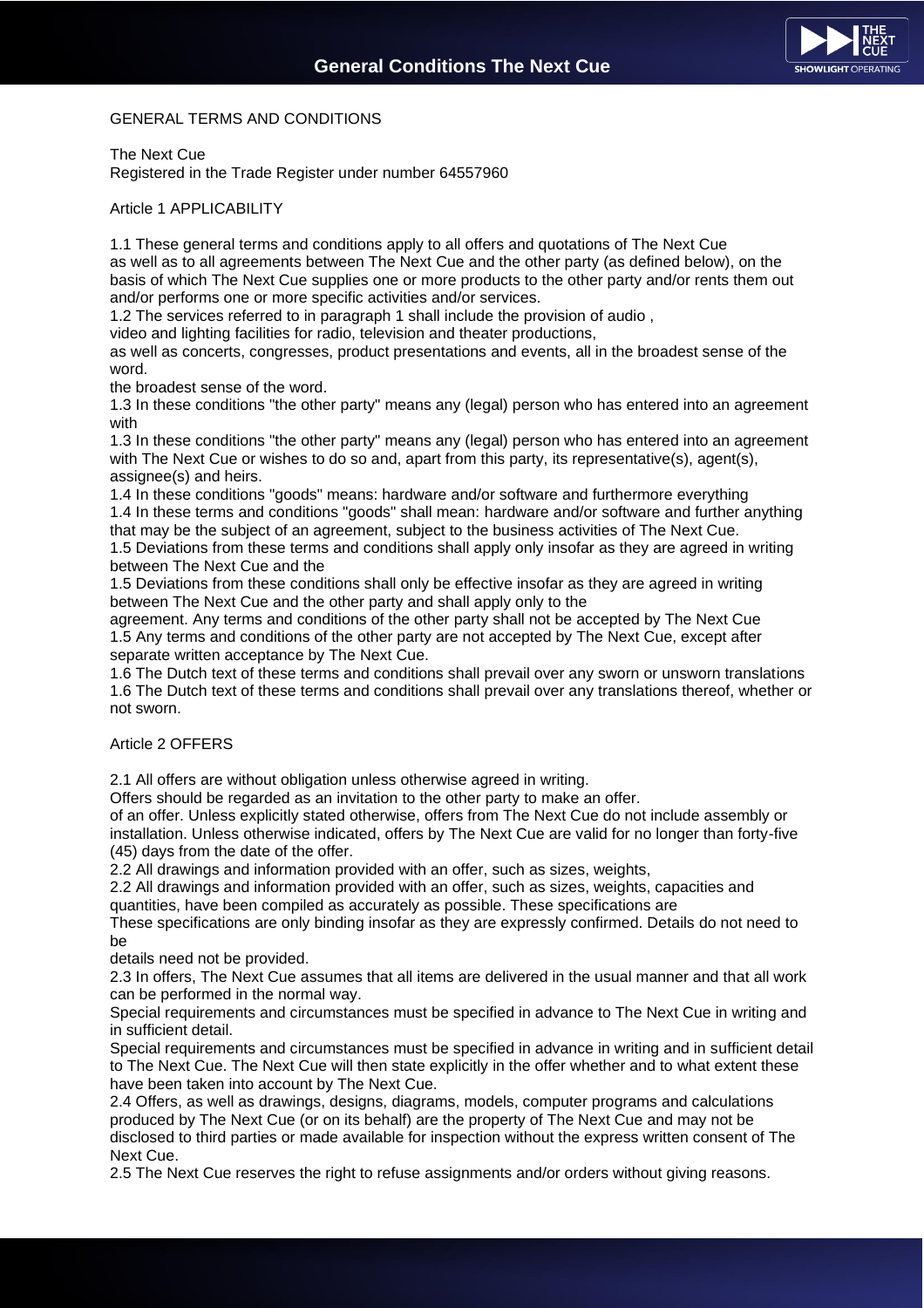

Article 3 AGREEMENT

3.1 Subject to the provisions below, an agreement with The Next Cue shall come into effect only after The Next Cue has accepted an order in writing or, as the case may be, after the order has been placed.

accepted or confirmed in writing, or by execution of the contract.

agreement. Acceptance or confirmation is deemed to reflect the agreement correctly and completely. acceptance or confirmation is deemed to reflect the agreement accurately and completely.

3.2 Additional agreements or modifications made at a later date, as well as agreements with and/or 3.2 Subsequent additional agreements or modifications as well as agreements with and/or promises made by The Next Cue personnel, shall only bind The Next Cue if these have been confirmed by The Next Cue in writing.

3.3 For supplies and/or work for which, given their nature and scope, no quotation or

3.3 For supplies and/or work for which, given their nature and scope, no offer or order confirmation is sent, the invoice shall also be considered an order confirmation.

3.3 For supplies and/or activities for which, given their nature and scope, no quotation or order confirmation is sent, the invoice shall also be considered an order confirmation, which shall also be deemed to reflect the agreement accurately and fully.

3.4 If an agreement concerns the hiring out of equipment and/or technical staff for a

3.4 If an agreement includes the hiring out of equipment and/or technical staff for a series of productions (for example TV programmes), each production is deemed to be

production, an agreement concerning the services agreed upon for that production shall be considered to have been

production shall be deemed to have been concluded for each production.

3.5 Each agreement is entered into under the suspensive condition that the other party -

3.5 Every agreement is entered into under the suspensive condition that the other party - exclusively at the discretion of The Next Cue - is sufficiently creditworthy for the financial

fulfilment of the agreement.

3.6 At or after the formation of the agreement, The Next Cue is entitled, before performing or continuing to perform, to demand security from the other party that both the payment and other obligations will be met.

other obligations will be met.

3.7 On or after the formation of the agreement, The Next Cue is entitled, before performing or continuing to perform, to demand an advance of any size from the other party.

3.8 The other party, without the prior consent of The Next Cue, is not entitled to transfer to third parties the rights arising from an agreement for services to be provided by The Next Cue or for goods to be supplied by The Next Cue. Notwithstanding the provisions of paragraph 9 of this article, The Next Cue shall in any case not grant such permission if a price is stipulated for this transfer.

3.9 The use by the other party of services provided by The Next Cue for co-productions with one or more third parties must be notified in writing by the other party to The Next Cue. Towards The Next Cue, only the other party shall be liable for the full performance of the agreement.

3.10 Cancellation of an agreement by the other party shall only be possible if such is done

3.10 Cancellation of an agreement by the other party shall only be possible if done in writing before the start of the performance of services and/or the delivery of

delivery of goods. With due observance of the provisions set out below, in the event of In the event of cancellation The Next Cue shall at all times charge the other party for any preparation costs incurred.

With due regard for the provisions below, in the event of cancellation The Next Cue will at all times charge the other party for any preparation costs incurred. If cancellation takes place more than 5 working days

If the cancellation takes place more than 5 working days before the start of the performance of services or delivery of goods, then the other party,

In addition to the preparation costs referred to in the second sentence of this article, the other party compensation, which is fixed at 50% of the agreed fee/price.

fee/price agreed upon. If the cancellation takes place later than 5 working days before the start of the services or delivery of the goods, the compensation as referred to above shall be

3.11 The financial obligations of Thee are governed by the law of the country in which the contract is concluded.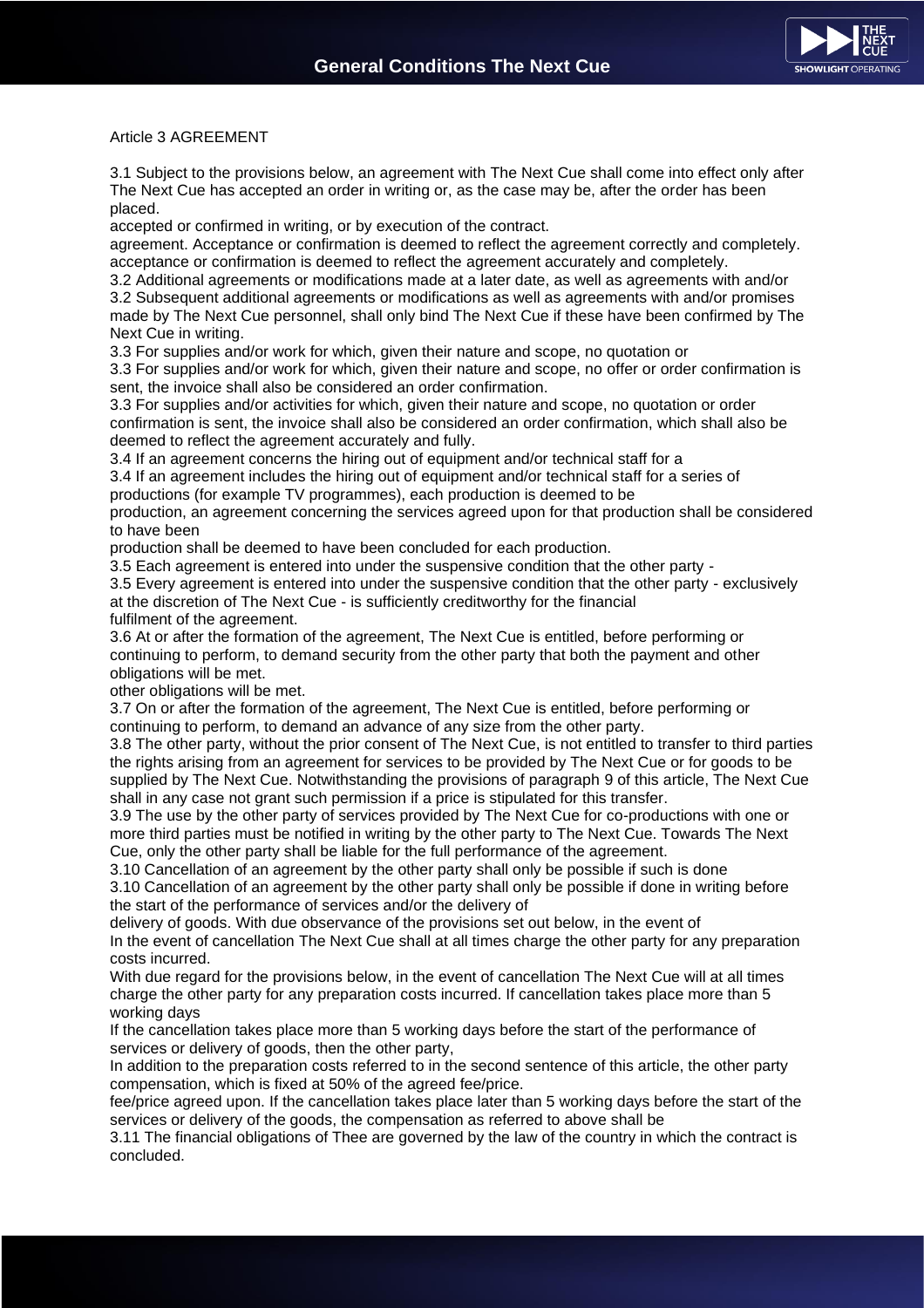

3.11 The Next Cue's financial obligations to third parties, related to the cancelled contract, which The Next Cue must meet, including purchased or ordered materials and/or hired equipment or technicians, shall also be charged in full to the other party.

# Article 4 PRICES

4.1 All price quotations are subject to change unless otherwise agreed in writing. agreed upon in writing.

4.2 Unless otherwise stated, the prices of The Next Cue:

- based on the level of purchase prices, wages, salaries and wages applicable at the time of the offer/order date

purchase prices, wages, labour costs, social and government charges, freight costs,

insurance premiums and other costs

- Based on delivery "ex works The Next Cue".

- exclusive of VAT, import duties, other taxes, other government-imposed levies, etc. levies

- exclusive of the costs of packaging, loading and unloading, transport and transport insurance stated in Euros. If stated in a different currency, any exchange rate differences occurring in the period between

If stated in another currency, any exchange rate changes in relation to the Euro occurring in the period between quotation and delivery shall be passed on.

4.3 If work has also been agreed, The Next Cue is entitled to charge any costs,

related to demonstrable more or heavier work than foreseen or to the fact that the

4.3 If work is also agreed, The Next Cue is entitled to charge any costs associated with demonstrably more or heavier work than foreseen or with the fact that work had to be done at other than usual hours or with a delay through no fault of The Next Cue.

The Next Cue is entitled to charge any costs in excess of the agreed price associated with demonstrably more extensive or difficult work than was foreseen, or with the fact that work had to be done at different hours than usual, or with a delay beyond The Next Cue's control in the execution of the work. The Next Cue shall also be entitled to index the labour component, and charge for the higher labour costs thus calculated.

4.4 If, during the execution of the agreement, the other party requires more services or 4.4 If during the execution of the agreement the other party requires more services or requires (the) service(s) for a longer period than agreed and The Next Cue is able to meet this requirement, all this shall be recorded in writing in a supplement to the agreement.

agreement in writing. Only after the supplement has been signed will the additional additional services will be provided. The additional services will be charged and be paid in accordance with the provisions of Article 16.

# Article 5 DELIVERY TIME AND DELIVERY

5.1 Delivery time shall be understood to mean the period stipulated in the agreement by which the 5.1 Delivery time shall be understood to mean the period stipulated in the agreement by which the goods must be at the disposal of the other party or, if services and/or work has been agreed, the period within which these services and/or

activities must have been performed.

5.2 The indication of delivery times shall always be approximate, unless expressly agreed otherwise in writing.

5.2 Indications of delivery times are always approximate, unless expressly agreed otherwise in writing. 5.3 An agreed delivery period shall not begin to run until all necessary details are in the possession of 5.3 An agreed delivery period shall not commence until all necessary details are in The Next Cue's possession and payment, if and insofar as it is

5.3 An agreed delivery time does not commence until all necessary details are in The Next Cue's possession and payment, if and insofar as this is required for the order, has been made or the requested security or advance payment has been provided.

5.4 The Next Cue is obliged to observe the specified delivery time as much as possible but is in no way liable for reasonable delays.

5.5 Exceeding the stated delivery time does not oblige The Next Cue to pay any compensation and does not give the other party the right to cancel the contract or refuse to purchase.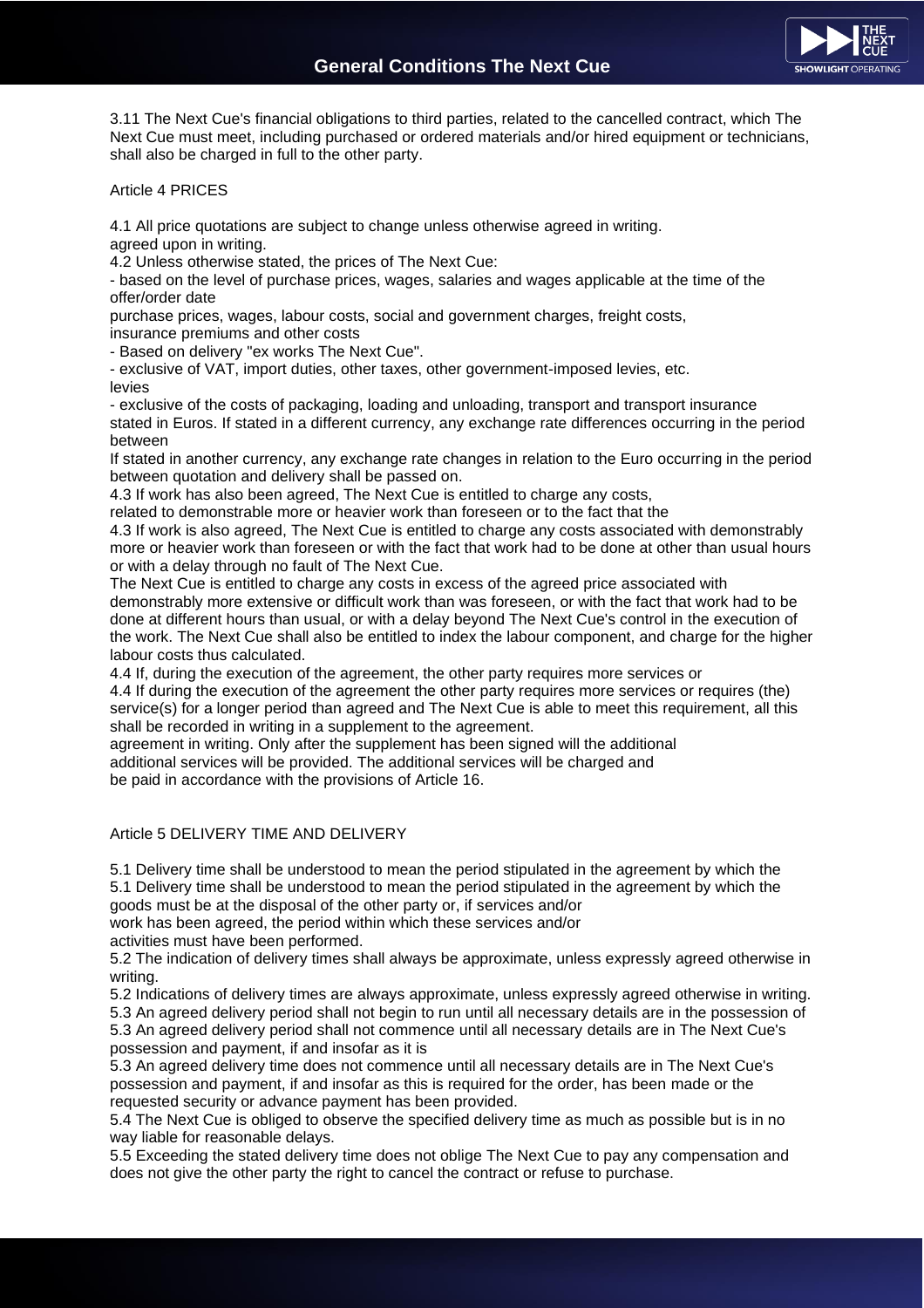

5.6 Unless otherwise agreed, delivery of goods shall be "ex works/warehouse".

5.7 Delivery in parts (partial deliveries) is always permitted. Said partial deliveries

The Next Cue may invoice said partial deliveries separately. In that case, the other party is obliged to pay in accordance with the provisions of Article 16 of these terms and conditions.

5.8 If the goods have not been taken by the other party after expiry of the delivery period, they are 5.8 If the goods are not taken by the other party after expiry of the delivery period, they are stored at his disposal at his expense and risk. In case of

In the event of long-term storage as a result of the other party not taking delivery of the goods on the agreed date

In the event of prolonged storage as a result of failure to take delivery on the agreed date, The Next Cue shall charge storage costs.

5.9 Minor deviations from the delivered or rented goods in terms of dimensions, color, capacity, form and packaging shall be considered by the other party,

form and packaging shall never be grounds for the other party to cancel the order in part or in full, or to cancel all or part of the order.

the order in full or in part, or to refuse full or partial payment or to claim claim damages.

5.10 The other party shall be obliged to check the delivered goods and/or the packaging immediately upon receipt, both quantitatively

5.10 The other party is obliged to check the delivered goods or the packaging immediately upon receipt, both quantitatively and qualitatively. This also applies in the situation referred to in paragraph 8 of

of this article. Any shortfalls or damage must be reported to The Next Cue in accordance with article 13 of these conditions.

Any shortcomings or damage must be reported to The Next Cue in accordance with article 13 of these terms and conditions.

5.11 If work outside the factory of The Next Cue has also been agreed, the other party must 5.11 If work outside The Next Cue's factory has also been agreed, the other party must ensure that the work can commence without delay, including by

5.11 If work outside the Next Cue factory is also agreed, the other party must ensure that the work can commence without delay, including by making the workplace easily accessible for The Next Cue's personnel and materials to be

materials to be supplied. The other party is also required to provide the necessary power connections and good

Furthermore, the other party is required to provide the necessary power connections and good working light, to make auxiliary equipment such as hoisting gear and scaffolding available

and to ensure that no work by third parties obstructs or delays the progress of The Next Cue´s work. work.

5.12 The Next Cue is authorised to call in third parties (subcontractors) for the realisation of a delivery. subcontractors) for the realisation of a delivery.

5.13 If, at the request of the other party, implementation takes place within a shorter period than agreed, the

5.13 If, at the request of the other party, implementation takes place within a shorter period than agreed, the associated additional

other party. The Next Cue shall send the other party a specification of these costs.

5.14 If the preparation for the provision of services depends (in part) on the information to be provided by the other party

5.14 If the preparation for the provision of services depends (in part) on the information, instructions, documentation

or materials, including scripts, texts, images, image and sound carriers, to be provided by the other party under the agreement and

and the other party fails to meet its obligations in this matter, irrespective of the cause, in a timely manner, agreed

obligations in this matter, irrespective of the cause, agreed times and times will be changed accordingly, if possible.

modified. If a change is not possible or if the change leads to a fatal deadline being exceeded, the other party

deadline, the other party shall be entitled to cancel the agreement and the provisions of articles 3.10 and 3.11 shall apply.

3.10 and 3.11 shall apply.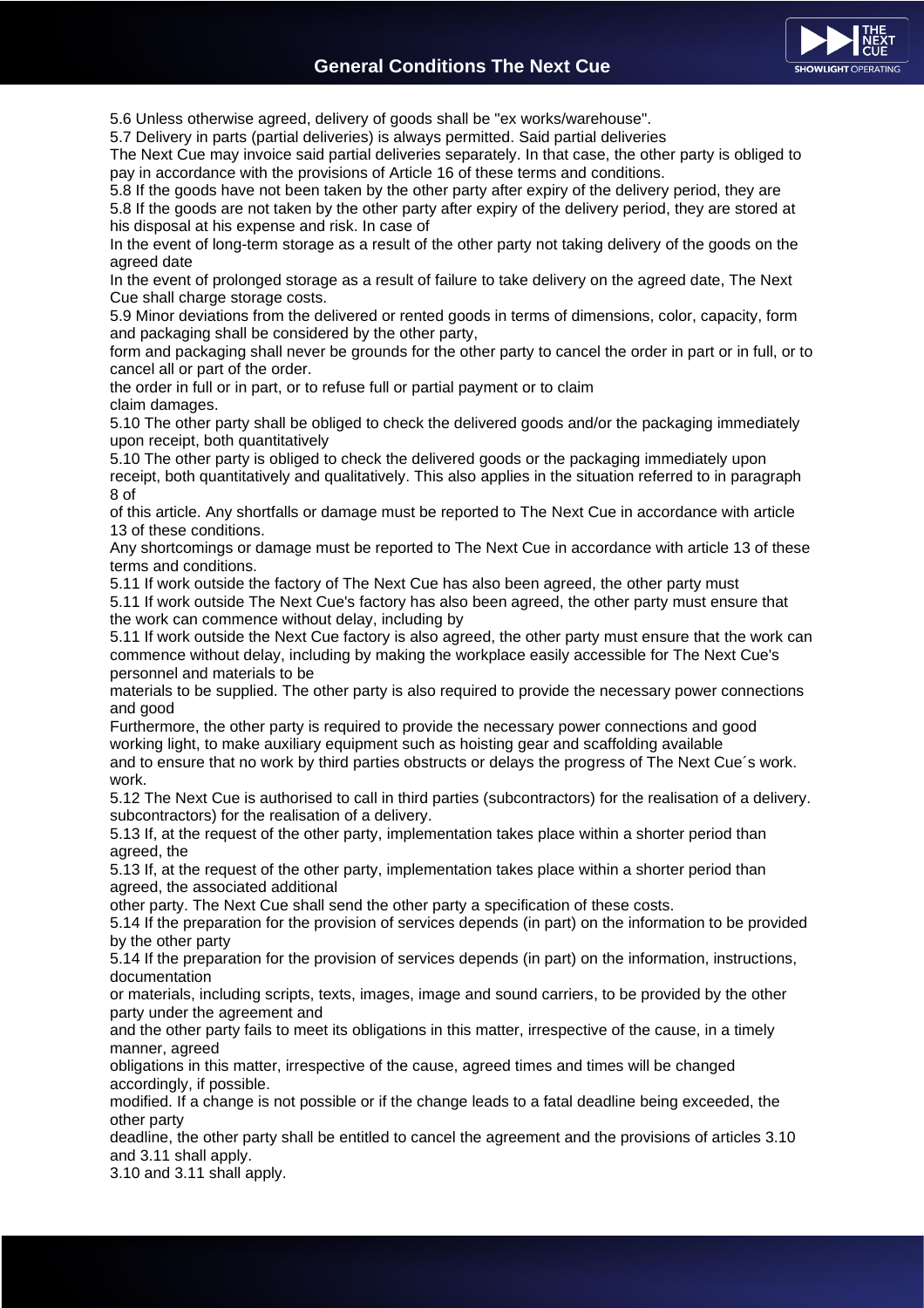

Article 6 RENTAL

6.1 Rental agreements will also be governed by these General Terms and Conditions, unless this

6.1 Lease agreements are also governed by these General Terms and Conditions, unless this article expressly provides otherwise.

6.2 Where in these General Conditions reference is made to "other party", this should be understood to mean, in the

6.2 Where reference is made in these General Conditions to "other party", this must be understood to include "Renter".

6.3 In this article, "Landlord" shall mean: The Next Cue In this article the term "Renter" shall mean 6.3 For the purposes of this article, "Renter" means: The Next Cue.

otherwise made available by the lessor. The Renter is subject to the same obligations as the "other party" referred to in the other articles.

The Renter will be subject to all applicable articles of the General

the General Terms and Conditions for the Supply of Goods and Services. By "Equipment" is meant in this article means: all (electrical) appliances in the field of audio, video and lighting technology, as well as

lighting technique, as well as musical instruments and any other items that the Lessor makes available for lease or other use, as well as all related accessories accessories, cables, packaging materials, etc.

6.4 The Renter shall use the Equipment only for the purpose for which it is

6.4 The Renter shall only use the Equipment for the purpose for which the Equipment has been manufactured. The Renter shall treat the Equipment with due care and shall ensure that it is 6.5 The Renter shall treat the Equipment with due care and shall ensure a proper and safe storage place. The Renter shall at all times give access to the Equipment

The Renter shall at all times give a person authorised by the Letter access to the buildings or premises where the Equipment is located, in order to

where the Equipment is located, in order to inspect the condition of the Equipment.

6.5 The Renter shall, in the event of theft of, loss of or damage to the Equipment, immediately

6.5 The Renter shall immediately notify the Letter by means of an extensive written report in case of theft, loss of or damage to the Equipment.

The Renter shall also immediately report theft or damage to the Equipment to the police in the place where the Renter is located.

the police in the place where the theft took place or the damage was caused.

destruction and provide the lessor with a copy of the report.

the Landlord.

6.6 The Renter will not copy, pass on to third parties or allow third parties to copy any data relating to designs and/or construction methods used by the Landlord.

6.6 The Tenant will not copy, show or disclose to third parties any information regarding designs and/or construction methods used by the Landlord.

6.7 The Renter shall not let the Equipment to third parties, shall not give it on loan or shall otherwise make it

6.7 The Renter shall not rent out, lend out or otherwise make available the Equipment to third parties. 6.8 The Equipment is rented for the period of at least one (1) day. The rental period

begins on the day that the Equipment leaves the warehouse of the Letter, and ends on the day that the Equipment is

The rental period starts on the day that the Equipment leaves the Letter's warehouse and ends on the day that the Equipment is returned to the Letter's warehouse, unless

agreed otherwise in writing.

6.9 Equipment shall be transported at the expense and risk of the Renter in the packaging provided by the

6.9 Equipment shall be transported at the Renter's expense and risk in the packaging provided by the Letter.

6.10 The Renter must ensure that the Equipment is delivered to him in good condition.

6.10 The Renter must make sure that the Equipment is delivered to him in good condition. The Letter assumes that the Renter is familiar with the way the Equipment works and that the

operation of the Equipment and that the Equipment ordered by the Renter meets the purpose for which the Equipment is rented.

purpose for which the Equipment is rented.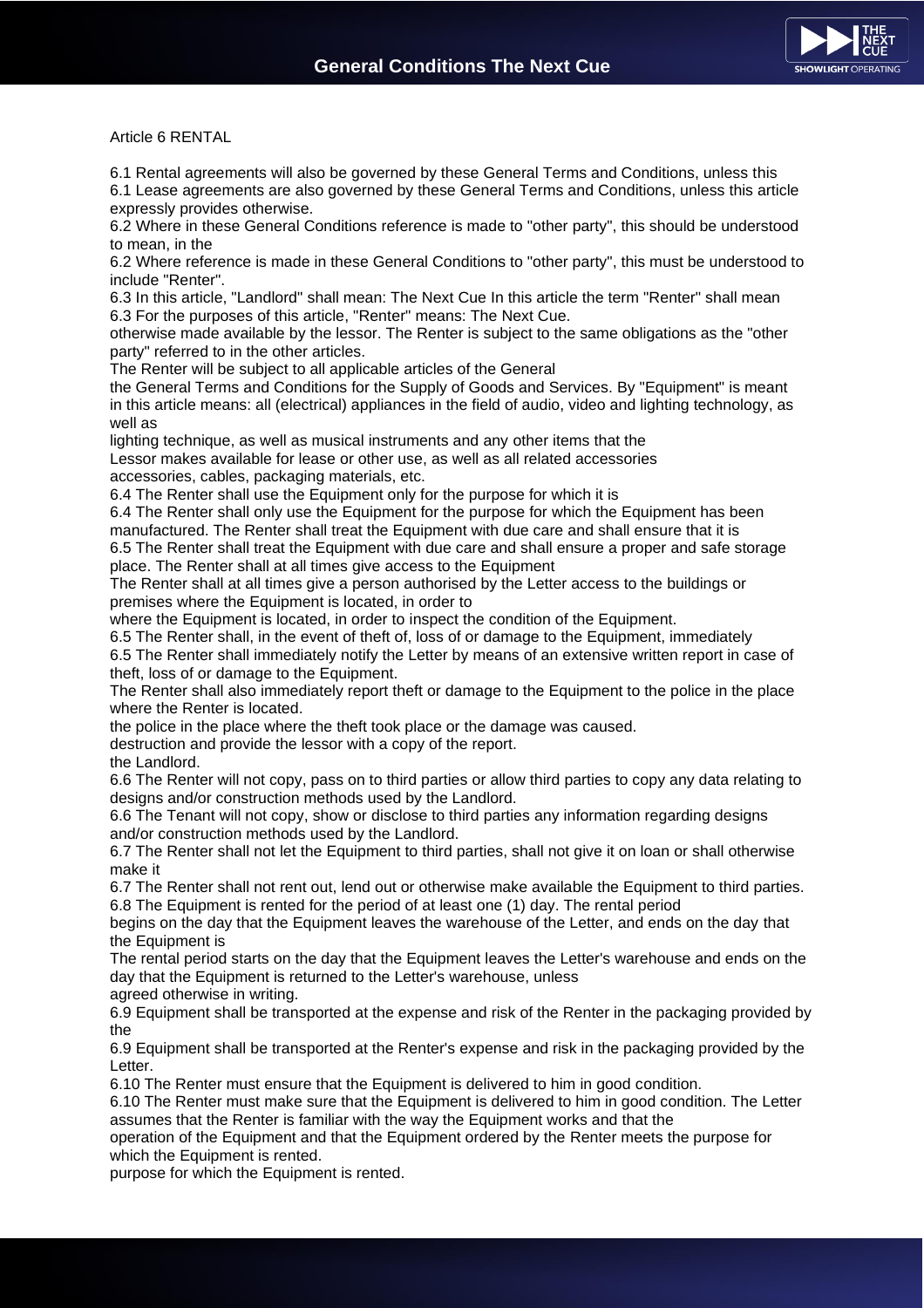

6.11 The Renter must collect the Equipment from the warehouse of the Letter

6.11 The Renter must collect the Equipment from the Letter's warehouse and return it there no later than on the date that the agreed rental period

6.11 The Renter must collect the Equipment from the Letter's warehouse and return it there no later than on the date that the agreed rental period ends, unless otherwise agreed in writing. By the mere fact of non-delivery

on that date for whatever reason, or in the event of damage to the Equipment, the Renter is in default, without the Renter being liable for any compensation.

Renter is in default, without any reminder or notice of default being required. The Renter

The Renter is then, without prejudice to his other obligations towards the Letter, indebted to the Letter for a compensation

The Renter will then, without prejudice to his other obligations towards the Letter, owe the Letter compensation equal to the rental price that he would have to pay for

the number of days by which the agreed rental period is exceeded, or the

number of days that the repair of the Equipment takes, increased by

50%, without prejudice to the lessor's right to full compensation for the damage he has suffered. suffered by it. The Renter cannot derive any right from this stipulation to extend the previously agreed rental period.

The Renter cannot derive any right from this provision to extend the previously agreed rental period. 6.12 The Renter is deemed to be aware of and in agreement with the rental rates applied by the Letter.

6.12 The Tenant is deemed to be aware of and to agree to the rental rates applied by the Landlord. Unless otherwise agreed, the Tenant must pay the rental price

Unless otherwise agreed, the Tenant must pay the rent in cash before or at the start of the rental period. The lessor is entitled to

demand a deposit from the Tenant and reserves the right to set off expired rental instalments against the deposit.

offset expired rental periods against the deposit, as well as the costs of repair and/or cleaning the leased Equipment.

6.13 The Lessor has not insured the Equipment. In this regard, the following shall apply :

a) In case of damage, the Letter shall charge the damage to the Renter. The Renter should take out adequate insurance himself.

b) If the Equipment is exposed to a (possibly) greater risk of damage than in the case of normal use and/or normal circumstances, the Renter is obliged to inform the Letter about this in advance. Lessor in advance and to make sure that the Lessor is prepared to insure the Equipment in that case. Landlord in that case is prepared to let the rental, whether or not under cover of an (Additional) Insurance.

(Additional) Insurance. The costs of any (additional) insurance will be charged to the The costs of (additional) insurance will be charged to the Renter.

c) In the event of loss, theft or damage, the Renter must act in accordance with the provisions of Article

6.5.

e) The Letter is entitled to compensate the damage to the Equipment, insofar as this is not covered by its

insurer(s), to the Renter.

Article 7 TESTING/CLAIMS

7.1 Testing of the goods to be delivered shall in general take place in the factory in accordance with the usual

7.1 Testing of the goods to be delivered shall generally take place in the factory according to standard procedures customary in view of the nature of the goods. Tests of work carried out and/or services rendered

7.1 Testing of the goods to be delivered will generally take place in the factory according to the standard procedures customary in view of the nature of the goods.

7.2 The other party shall only be entitled to demand special tests or tests elsewhere if this has been 7.2 The other party shall only be entitled to demand special tests or tests elsewhere if this has been expressly agreed.

7.3 The Next Cue shall ensure that the services to be provided by it are carried out meticulously and that the goods to be delivered by it are of sound quality.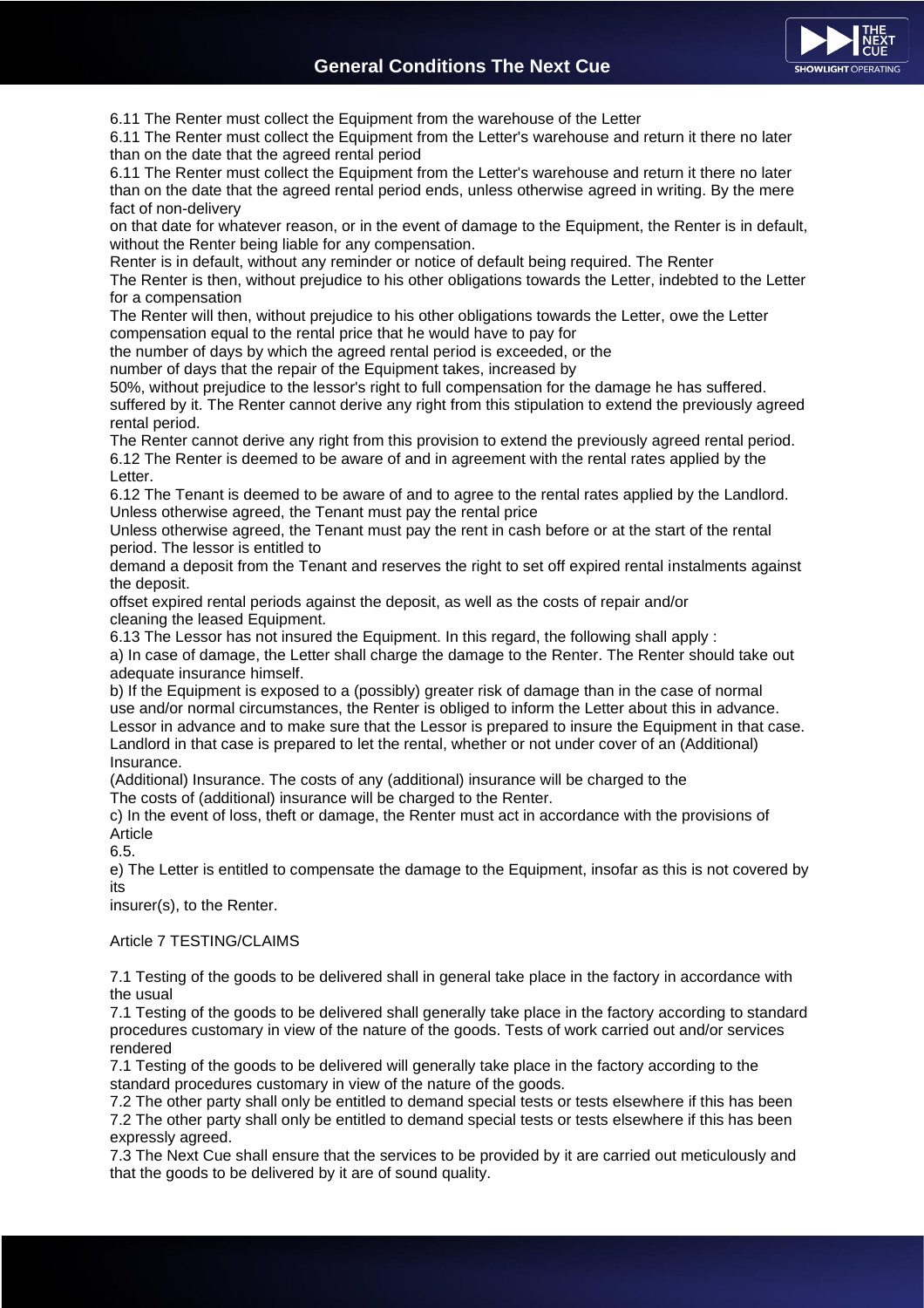

7.4 Concerning equipment provided: If the service concerns the provision of

7.4 Concerning Equipment Provided: If the service concerns the provision of technical equipment and this equipment does not

does not function properly, does not meet reasonable requirements for quality or deviates from what has been agreed.

agreed, The Next Cue shall - notwithstanding the provisions of paragraph 5 of this article and article 12 - at its discretion and for its own account provide for the earliest possible repair or replacement take care of repair or replacement as soon as possible at its own discretion and expense. Repair or replacement will be at the expense of the other party,

if The Next Cue can demonstrate that incorrect and/or injudicious use or action by the other party has made repair or replacement necessary. If repair or replacement

reasonably possible within such a period of time that the agreement with the other party

agreed with the other party, then The Next Cue, as well as the other party is entitled to terminate the contract, insofar as it has not yet been

agreement to the extent not yet performed, without judicial intervention.

In the latter case, the other party is entitled to compensation for demonstrable damage suffered, subject to the provisions of

In the latter case, the other party is entitled to compensation for the demonstrable damage suffered, subject to the provisions of Article 10. Complaints relating to

technical equipment made available will only be dealt with,

if they are received no later than 24 hours after the equipment has been made available or, if a defect is not visible at the

visible, 24 hours after the defect has been detected or could have been detected, in writing or verbally and duly substantiated to

The Next Cue must be informed of the reasons for the complaint in writing or verbally. In the absence of this all rights to compliance with the provisions of paragraph 4 of this article shall lapse. Complaints submitted orally must be

Mondially submitted complaints must be confirmed in writing within two days of the oral complaint. 7.5 Concerning staff: If the service concerns the provision of

7.5 Regarding the provision of personnel: If the service involves the provision of technical personnel, The Next Cue shall ensure that the personnel provided and entrusted with the operation of the equipment are capable of carrying out the task in hand. With regard to the personnel to be supplied by The Next Cue, The Next Cue shall, in its selection, take the greatest possible account of the information provided by the other party to The Next Cue about the work to be performed, as well as the known qualities and experience of the eligible personnel. The Next Cue is completely free in this regard. If, in the opinion of the other party, a member of The Next Cue's staff does not reasonably meet the requirements to be met, then within four hours of such unsuitability becoming apparent The Next Cue must inform the other party, stating its objections.

In that case, The Next Cue will, if possible:

- if other personnel are available

- replace the staff member in question. The additional

The additional travel and accommodation costs incurred as a result shall be borne by the other party. 7.6 Concerning the manufacture or processing of goods: In the event that the services rendered concerning the manufacture or processing of goods, The Next Cue will, in the event of loss or damage to the goods being manufactured or processed

damage to the item being manufactured or worked on, The Next Cue will, at its own expense, arrange for

repair or replacement of the item at its own expense. However, if the loss or damage to the item However, if the other party is responsible for the loss of or damage to the item, the costs of repair or replacement shall be

be at the expense of the other party.

7.7 Regarding outsourcing: The Next Cue undertakes to outsource only while maintaining The Next Cue's quality standards. If The Next Cue has subcontracted all or part of its obligations to provide services, it is never liable to the other party for more than is owed to The Next Cue by the subcontractor, hereinafter referred to in this paragraph as "the third party". The Next Cue shall as far as possible encourage the third party to fulfil his obligations and shall if necessary - at the discretion of The Next Cue - take him to court at his own expense. If The Next Cue deems it legally or economically unjustifiable to pursue legal action, The Next Cue shall, at the request of the other party, transfer its rights against the third party to the other party.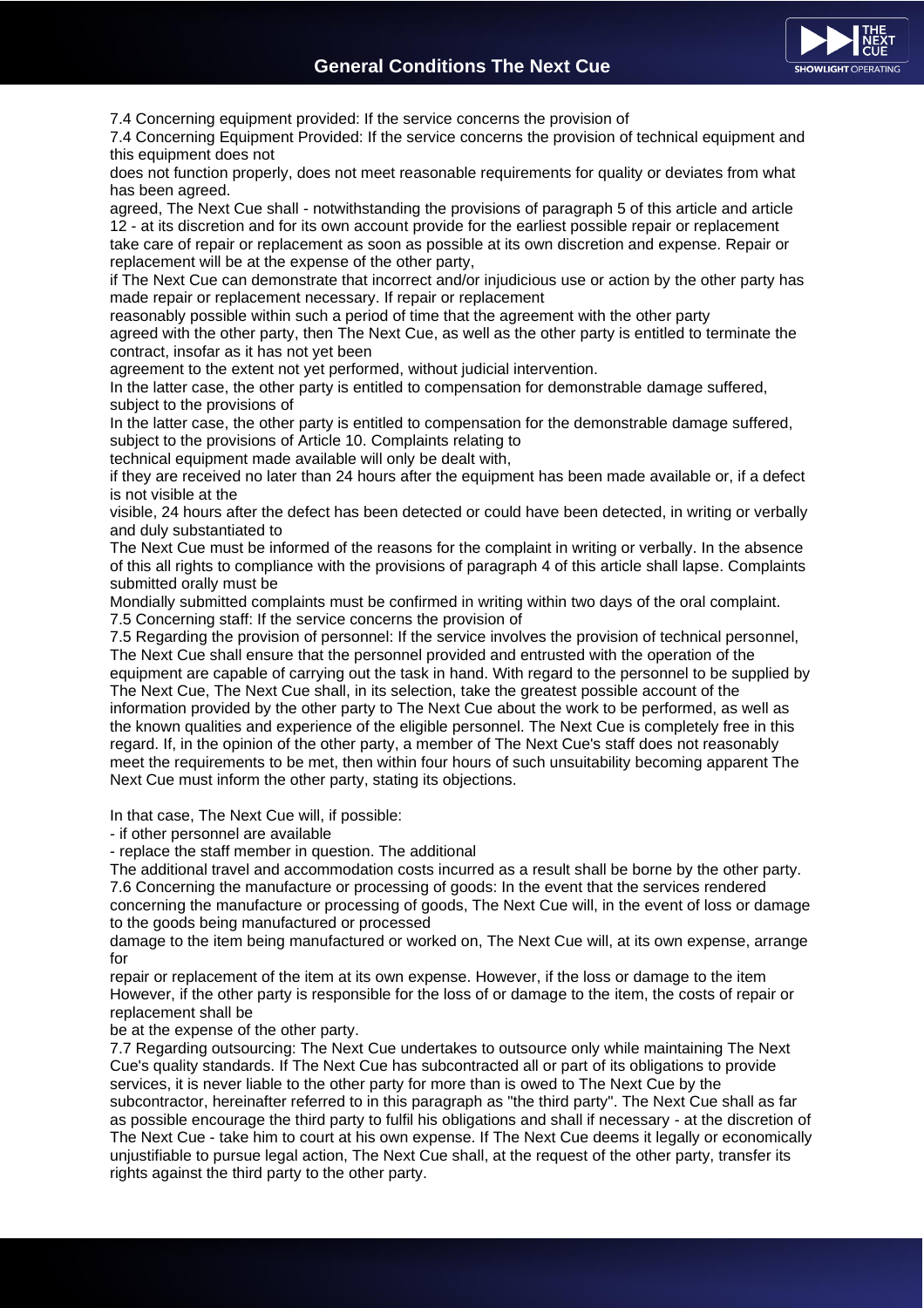

# Article 8 REPAIRS AND MAINTENANCE

8.1 The provisions of paragraphs 1 to 11 of this article are intended for repairs and maintenance, Insofar as not arising from the guarantee provisions of The Next Cue.

8.2 The Next Cue is free to refuse requests for repair and/or maintenance.

8.3 If the other party requires an estimate in advance of the cost of the repair to be carried out, The Next Cue shall be entitled to give this estimate.

8.3 If the other party requires a prior estimate of the cost of the repair to be carried out, The Next Cue shall provide this to the best of its knowledge, however without any obligation on our part to provide the

8.3 If the other party requires an estimate of the cost of repair in advance, The Next Cue will provide this to the best of its knowledge, but without any obligation on our part to perform the repair for the estimated amount. The Next Cue shall never perform a

repair at an agreed fixed price.

8.4 If, after the repair order has been issued, the actual costs threaten to exceed the estimated 8.4 If, after the repair order has been issued, the actual costs threaten to exceed the estimated costs excessively or when the estimated costs are not in reasonable

proportion to the value of the goods, The Next Cue shall, before carrying out the repair (further), consult with the

carry out the repair (further), consult with the other party. If these consultations are not conducted within a reasonable

period, for whatever reason, The Next Cue shall still carry out the repair.

(continue) to carry out the repair.

8.5 The other party is obliged to pay the actual costs of the repair work by

8.5 The other party is obliged to pay the actual costs of the repair work to The Next Cue by means of cash payment. The obligation to pay arises at the time

The payment obligation arises at the moment that the goods, after repair, are at the disposal of the other party. The Next Cue is

entitled to require (partial) advance payment of the estimated costs of the repair.

The Next Cue is entitled to require (partial) advance payment of the estimated costs of repair. 8.6 Repaired goods shall be available to the other party in The Next Cue's warehouse or factory,

where the other party must ascertain that the goods are good when collected,

8.6 Repairs shall be made available to the other party in The Next Cue's warehouse or factory, where the other party must ascertain that repairs have been carried out properly, i.e. within the bounds of the (still) possible. No further warranty provisions apply to

No further warranty provisions shall apply to repairs, with the exception of the usual

warranty on added new parts, provided they are not electronic parts.

are concerned.

8.7 If, after a repair has been carried out, the other party does not collect and pay for the repaired item within 30

8.7 If, after a repair has been carried out, the other party does not collect and pay for the repaired item within 30 days, The Next Cue shall be free to liquidate the item and transfer the proceeds, less the cost of repair, to the other party.

8.8 The Next Cue may only indicate the approximate period within which a repair will be carried out. The other party shall therefore have no right to refuse payment or to claim any compensation if this term is exceeded.

8.9 Maintenance contracts may be concluded subject to a detailed description of the maintenance activities, mutual obligations and any

warranty conditions. This usually involves recurring work at a fixed price, in which case in which case The Next Cue shall be bound by the price agreement.

8.10 Replacement materials or items shall only be made available to the other party if this is explicitly stated in the order.

8.10 Replacement materials or items shall only be made available to the other party if this was expressly agreed at the time of the repair or maintenance

8.10 Replacement materials or items shall only be made available to the other party if this was expressly agreed when the repair or maintenance was commissioned.

8.11 The item(s) to be repaired or the repaired item(s) are at the risk of the other party at The Next Cue.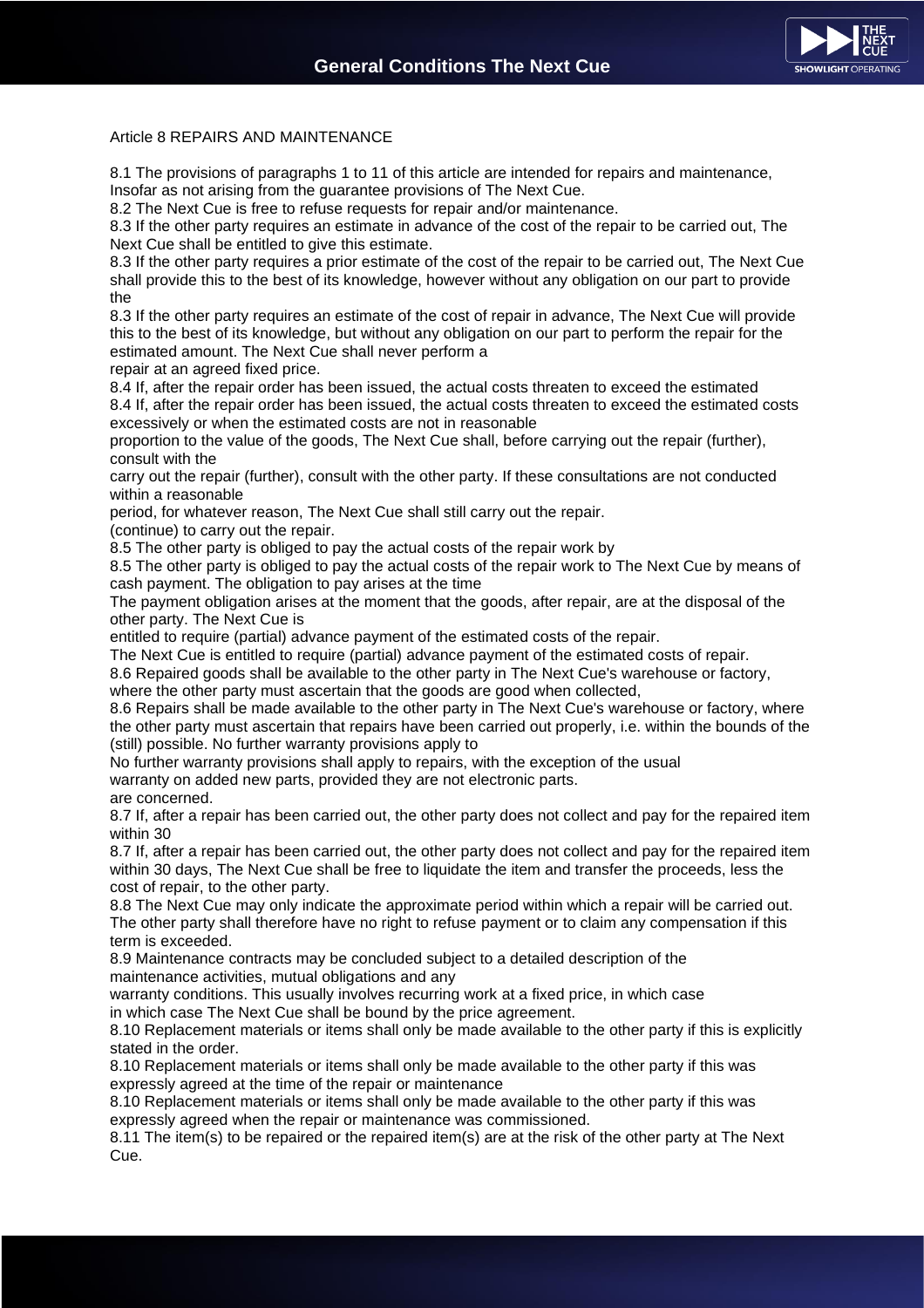

### Article 9 TRANSPORT

9.1 If the other party requests The Next Cue, without further instructions, to ship the goods, the manner of shipment and packaging shall be determined by The Next Cue with due diligence.

9.2 The transport of goods shall always be at the risk and expense of the other party, in the packaging provided by

9.2 The transport of goods shall always be for the risk and account of the other party, in the packaging provided by the lessor.

9.3 The other party bears the risk of loss or damage during the entire rental period, thus also during the transport of the

9.3 Throughout the rental period, including during the transport of the rented object, the other party bears the risk of loss of or damage to the equipment of the rented object.

The Other Party will be obliged to pack and load the rented object in accordance with the nature of the rented object and the mode of transport.

#### Article 10 LIABILITY

10.1 The Next Cue is liable only for direct losses suffered by the other party, which may arise from agreements between The Next Cue and the other party on the basis of which The Next Cue supplies one or more products to the other party and/or rents them out and/or performs one or more specific activities and/or services, insofar as stipulated in these general terms and conditions.

10.2 Subject to the provisions elsewhere in these terms and conditions, The Next Cue shall in any case not be liable for damage caused by improper use of the delivered goods or

by its use for a purpose other than that for which it is objectively suitable.

for which it is objectively suitable.

10.3 In the event of attributable shortcomings in the fulfilment of an agreement between The Next Cue and the other party under which The Next Cue supplies one or more products to the other party and/or rents them out and/or performs one or more specific activities and/or services, The Next Cue is liable only for replacement damages, i.e. compensation for the value of the omitted performance. Any liability of The Next Cue for any other form of damage is excluded, including additional compensation in any form whatsoever, compensation for indirect or consequential damage or damage due to lost profits.

10.4 The Next Cue is also in no case liable for damages for delays, for damage due to exceeding delivery or completion dates as a result of changed circumstances and for damage resulting from the provision of the necessary information.

for damage as a result of the provision of inadequate cooperation, information or materials by the other

materials by the other party.

10.5 The compensation to be paid by The Next Cue for attributable shortcomings in the fulfilment of an agreement between The Next Cue and the other party under which The Next Cue supplies one or more products to the other party and/or rents them out and/or performs one or more specific activities and/or services, shall in no event amount to more than 50% of the invoiced and billable amounts (excluding sales tax) by The Next Cue to the other party under the agreement. If the agreement in question is a continuing performance agreement, the compensation shall in no case exceed fifty (50) percent of the amounts invoiced and billable by The Next Cue to the other party under the relevant sub-agreement, excluding sales tax. The compensation for attributable failure shall in no case amount to more than the price (excluding value added tax)

stipulated in the relevant agreement for The Next Cue's performance during the three-month period preceding The Next Cue's default. The amounts and prices referred to in this paragraph shall be reduced by the credit notes stipulated by the other party and granted by The Next Cue.

10.6 In the event of a wrongful act on the part of The Next Cue, or its employees or subordinates for which The Next Cue can be held legally liable, The Next Cue shall only be liable for compensation for damages insofar as they were caused by malice or gross negligence.

10.7 Liability of The Next Cue for damages due to wrongful acts other than those referred to in the previous paragraph is expressly excluded.

10.8 If and insofar as, despite the provisions of this article, The Next Cue is found to be liable for any reason whatsoever, such liability shall at all times be limited to the contractual interest of the agreement in question, or at least to the amount

that is paid out by The Next Cue's insurance company.

10.9 A condition for the existence of any right to compensation is always that the other party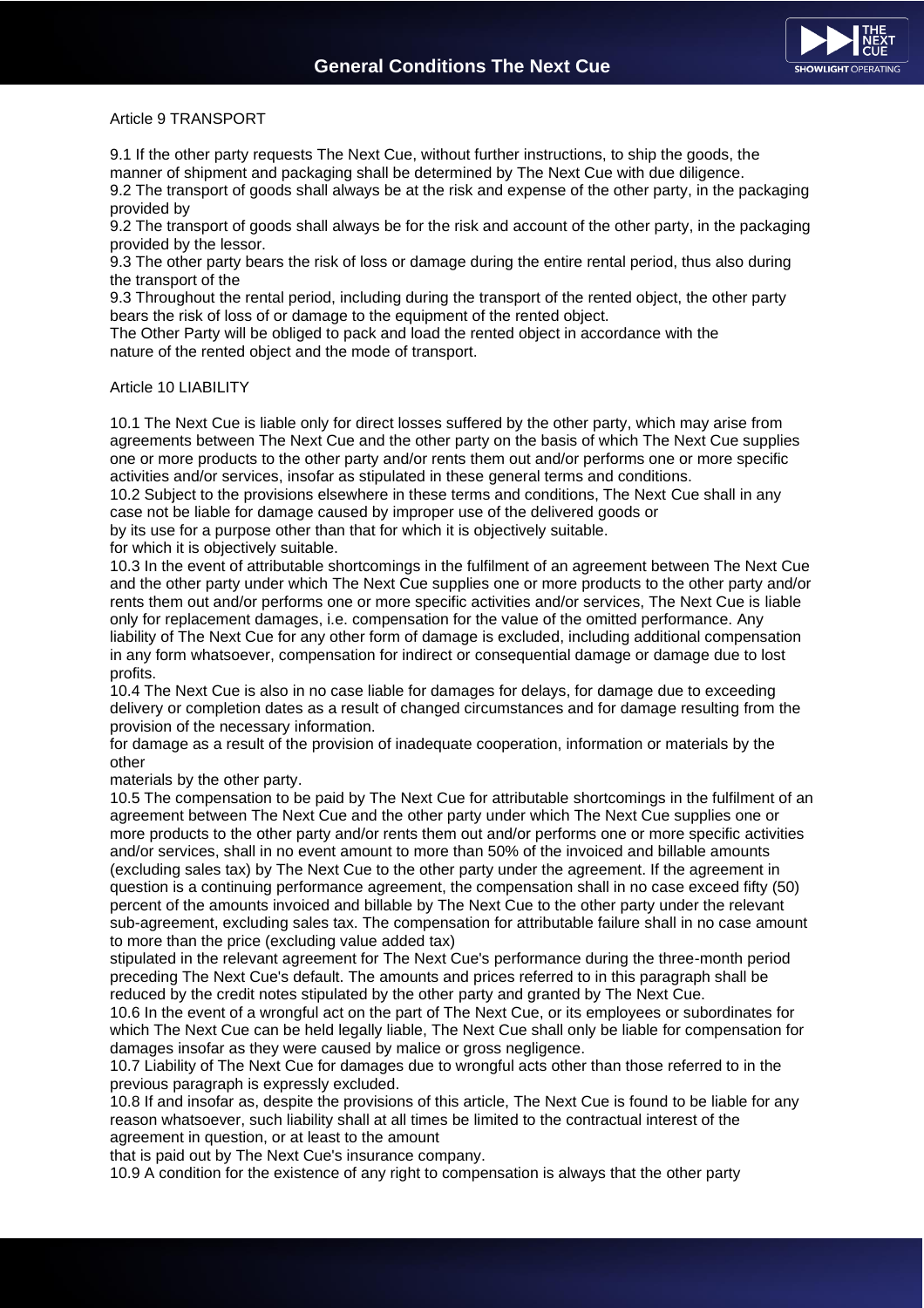

10.9 For any right to compensation to arise, the other party must report the damage to The Next Cue in writing as soon as reasonably possible.

10.9 For any right to compensation to arise, the other party must report the damage in writing to The Next Cue as soon as reasonably possible after its occurrence. Any legal claim by the other party against The Next Cue expires one (1) year after the termination and/or completion of the execution of the agreement to which the claim relates, except in the case of a claim for damages against The Next Cue.

which the claim is based, except in the case that the fact on which the claim is based does not come within this period.

claim is based could not have been discovered within this period. In

In that case the legal claim in question shall lapse one year after the moment at which the said In that case the legal claim in question lapses one year after the moment at which the said fact could or should have been ascertained by the customer.

10.10 The other party guarantees to The Next Cue that the other party has permission from the 10.10 The other party guarantees The Next Cue that the other party has permission from the copyright holder(s) to include third-party copyrighted parts in its product and to be

10.10 The other party guarantees The Next Cue that it has permission from the copyright holder(s) to include third-party copyrighted parts in its product and to have them recorded by The Next Cue on sound and/or video and/or information carriers.

information carriers.

10.11 The other party shall indemnify The Next Cue for all damage which The Next Cue may suffer as a result of third party claims in connection with the goods or services supplied by The Next Cue, including: claims by third parties, including The Next Cue employees, who in connection with the execution of the agreement suffer damage arising from acts or omissions of the other party or unsafe situations in his/her company; claims by third parties who suffer damage arising from acts or omissions of the other party or unsafe situations in his/her company; claims by The Next Cue for damages arising from the use of the goods or services supplied by The Next Cue.

of third parties who suffer damage as a result of a defect in products or services supplied by The Next **Cue** 

products or services supplied by The Next Cue which were used, modified or re-delivered by the other party

in addition to or in conjunction with the other party's own products or services

unless the other party proves that the defect is not the result of use, modification or resupply as referred to above; all claims

all claims by copyright holders,

arising from an act of The Next Cue in the context of an assignment from and/or agreement with the other party.

agreement with the other party.

# Article 11 OBLIGATIONS AND LIABILITY OF THE OTHER PARTY

11.1 General:

11.1.1 Except with the prior written consent of The Next Cue, the other party is not permitted to use its own or third party personnel and/or equipment in or in

use (or have used) its own personnel and/or equipment in or in combination with a facility made available by The Next Cue if

and insofar as these resources could also have been made available by The Next Cue and such provision is customary in that situation.

11.1.2 The Next Cue determines the manner of packaging, transport, security and storage of the technical equipment made available by The Next Cue. The other party is obliged to carry out the instructions given by The Next Cue in this regard. The other party is liable for damage to the technical equipment provided by The Next Cue which occurred as a result of incorrect implementation of instructions by The Next Cue.

11.2 Regarding (un)permitted use:

11.2.1 The other party is obliged to ask The Next Cue for prior written permission for any use that deviates from the normal conditions under which the goods/equipment to be made available 11.2.1 The other party is obliged to ask The Next Cue for prior written permission for any use that differs from the normal conditions under which the goods/equipment to be made available and/or leased are used and which use leads to

loss of or damage to goods, nuisance, personal injury or death.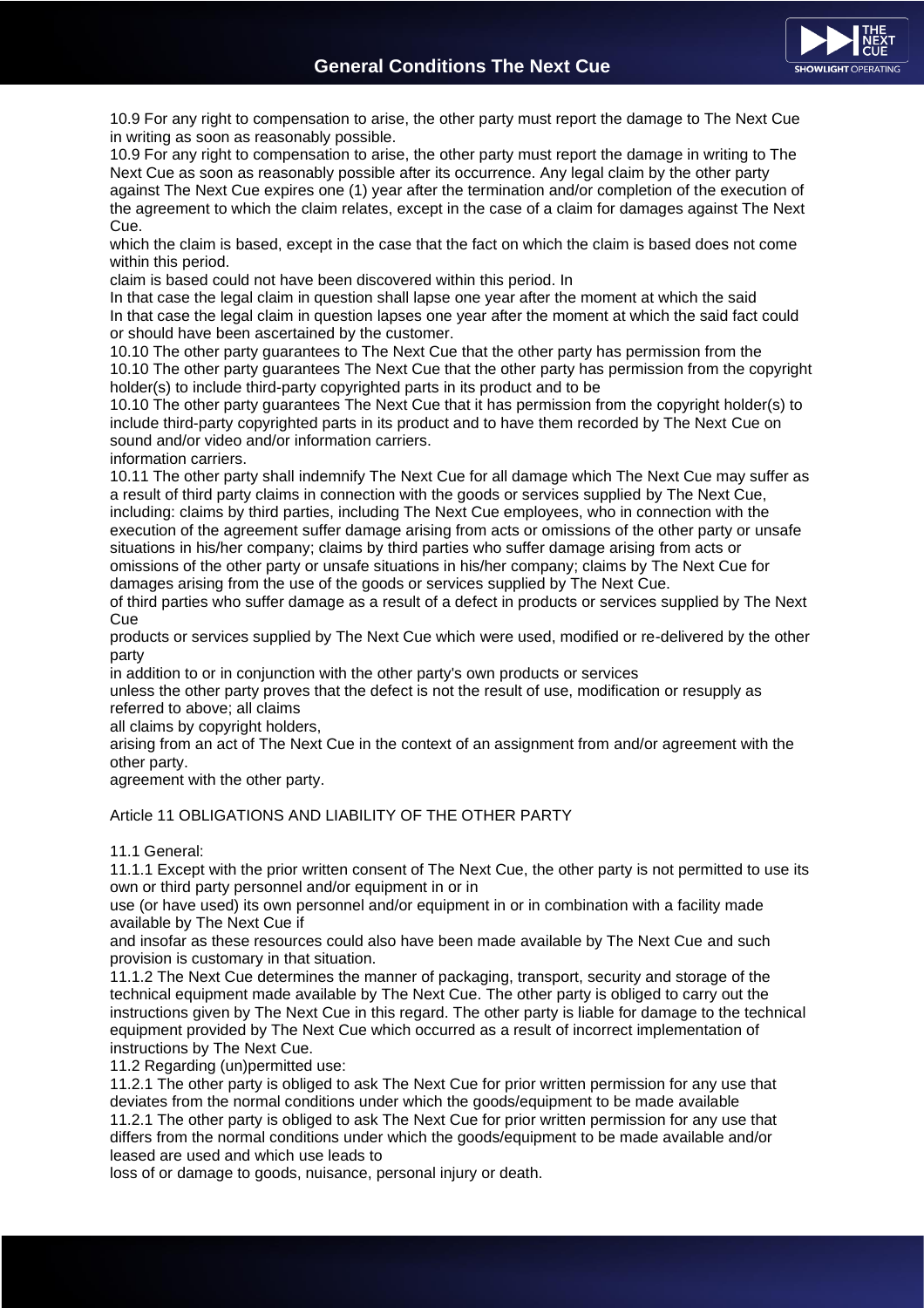

If permission has not been requested or obtained, The Next Cue is entitled at any time in its discretion to immediately suspend the provision of (further) services until such time as an acceptable use is guaranteed for The Next Cue. The Next Cue also has this right if, after permission has been granted, it appears in a specific situation that the use must still be regarded as unacceptable.

11.2.2 The Next Cue may make its permission mentioned in paragraph 2.1 of this article dependent on the consent of the other party to have The Next Cue take out, at the expense of the other party,

incidental (additional) insurance to the standard risk insurance taken out by The Next Cue. 11.2.3 The Next Cue is free, for reasons of its own, to refuse to give the permission referred to in paragraph 2.1 of this article.

11.2.3 The Next Cue is free for its own reasons to refuse permission under paragraph 2.1 of this article. A refusal gives the other party no right to

damages and/or dissolution of the contract, reduction of the agreed

agreed remuneration or any other measure.

11.2.4 Even after permission has been granted by The Next Cue, the other party remains solely responsible for the use of the facility(ies) in question and bears the risk in this regard.

in this regard. The other party shall be liable both to The Next Cue and to third parties for any damage which is not or not fully covered by insurance.

not fully covered by insurance (e) loss, damage, nuisance, injury or death

arisen through or in connection with a use as referred to under paragraph 2.1 of this article, and indemnifies The Next Cue in this respect.

11.2.5 The consents, refusals and decisions referred to in paragraphs 2.1, 2.2 and 2.3 of this article may be

decisions may be given or taken on behalf of The Next Cue by the people present on site, whether or not they are agents of The Next Cue.

2.5 The permissions, refusals and decisions referred to in section 2.1, 2.2 and 2.3 may be given or taken on behalf of The Next Cue by the authorised official of The Next Cue present on site, whether or not made available.

If The Next Cue refuses permission, the reasons for this shall be given in writing.

11.3 Regarding technical equipment:

11.3.1 The other party is not permitted to use technical equipment provided and/or leased by The Next Cue for any purpose other than that for which it was provided, to lease it to third parties, or to give it into use for no consideration, to pledge it, or to otherwise encumber or dispose of it. In the event of a breach of this prohibition The Next Cue is entitled to terminate the agreement early without notice of default or judicial intervention and

judicial intervention and to take back the equipment made available.

The other party hereby grants The Next Cue the right to enter its premises.

premises. The other party shall use the equipment with due care and return it to The Next Cue at the end of the agreement.

The other party shall use the equipment with due diligence and return it to The Next Cue at the end of the agreement in the same condition as it was received.

The Next Cue.

11.3.2 If third parties assert rights on the technical equipment made available and/or leased, including 11.3.2 If third parties assert rights on the technical equipment made available and/or leased, including seizures, the other party is obliged to inform The Next Cue

immediately inform The Next Cue in writing of these claims.

11.4 Regarding technical personnel:

11.4.1 The other party shall not be entitled to have the personnel provided by The Next Cue perform work other than that for which they were provided.The other party shall not be entitled to put such personnel to work at any other than the agreed time(s) and place(s).

11.4.2 The other party shall not be entitled to make the members of staff it has provided available to third parties.

11.4.2 The other party shall not be entitled to make the employees made available to it available to third parties.

11.4.3 The other party shall be obliged to observe the Collective Labour Agreement applicable to the 11.4.3 The other party is obliged to observe the Collective Labour Agreement (CAO) applicable to the staff members made available to it.

11.4.4 The other party shall be obliged to observe its liability pursuant to Sections 6:170 and 6:171 of the Dutch Civil Code with regard to the staff members made available to it.

6:170 and 6:171 of the Dutch Civil Code with regard to the assigned employees and to keep it insured for the period that the employees are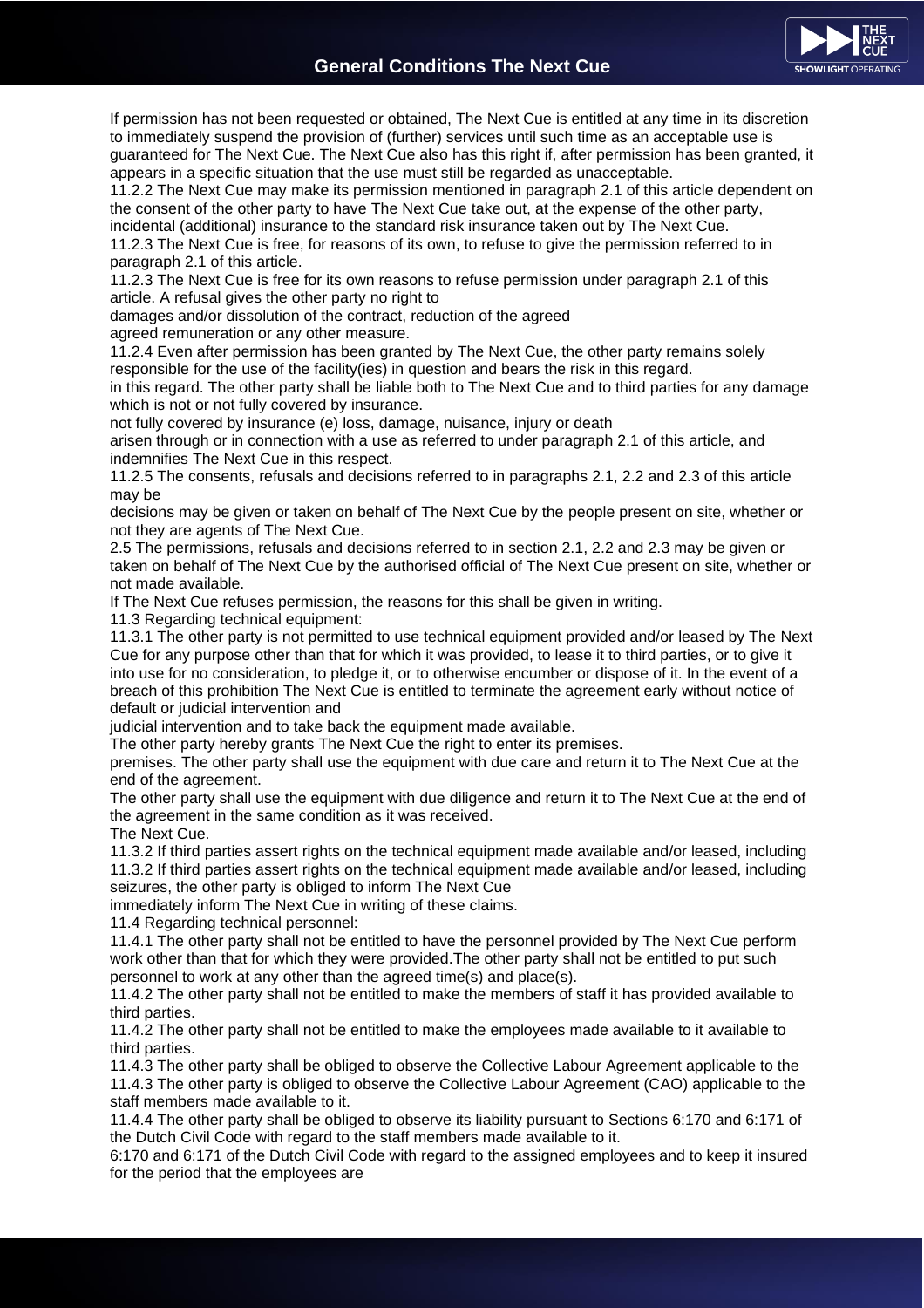

11.4.4 The other party is obliged to insure and keep insured its liability under articles 6:170 and 6:171 of the Dutch Civil Code in respect of the personnel provided by The Next Cue.

### Article 12 FORCE MAJEURE

12.1 In the event of force majeure, The Next Cue shall have the right, without judicial intervention, to suspend the implementation of the agreement or to consider the agreement as totally or partially dissolved without The Next Cue being obliged to pay any damages.

12.2 Force majeure shall be understood to mean: any circumstance whereby compliance with the agreement cannot reasonably be expected by the other party.

12.2 Force majeure shall in this case be understood to mean: any circumstance as a result of which fulfilment of the agreement can no longer reasonably be demanded by the other party from The Next Cue. Force majeure shall in any case include: war, threat of war, civil war, riots, flood, water damage, acts of war, fire, sit-down strikes, lockouts,

excessive absenteeism of The Next Cue personnel, transport difficulties, unforeseen technical technical complications, operational failures at The Next Cue or at our suppliers, poor performance

by our suppliers, as well as government measures including in any case import and export bans and export bans and quota restrictions.

12.3 If delivery is delayed by more than three (3) months due to force majeure, the parties may 12.3 If delivery is delayed by more than three (3) months due to force majeure, then the parties may come to an arrangement regarding the dissolution of the agreement, in any case including compensation for costs incurred by The Next Cue.

12.4 If at the onset of a force majeure situation The Next Cue has already partially fulfilled its obligations arising from an agreement The Next Cue is entitled to separately invoice the performed and the other party is obliged to pay this invoice as if it were a separate transaction. The other party is obliged to pay this invoice as if it were a separate transaction.

### Article 13 RECLAIMS

13.1 Without prejudice to the provisions elsewhere in these terms and conditions, complaints must be made within eight (8) days of delivery or receipt of the goods.

13.1 Without prejudice to the provisions elsewhere in these terms and conditions, complaints must be made known to The Next Cue in writing within eight (8) days of delivery or completion of goods, or after work and/or services have been

The Next Cue must be notified in writing within eight (8) days of delivery of the goods, or after the work and/or services have been performed.

13.2 If The Next Cue finds the complaint well-founded, The Next Cue is only obliged to repair or replace free of charge the faulty (parts of) goods or to improve the work, without the other party being entitled to any compensation whatsoever. All replaced items shall become the property of The Next Cue. Defective goods must immediately be sent to The Next Cue carriage paid.

13.3 Complaints about invoices must, if they are handed over to the other party at the same time as the goods, be

13.3 Complaints about invoices must be made known to The Next Cue immediately when they are handed over to the other party along with the goods. If the invoices are

sent, then complaints about those invoices must be made in writing to The Next Cue within eight (8) days of the invoice date.

eight (8) days from the invoice date in writing to The Next Cue.

13.4 After the expiry of the periods referred to in paragraphs 1 and 3 of this article, the

13.4 After the expiry of the periods referred to in paragraphs 1 and 3 of this article, the other party is deemed to have approved the goods supplied or the work and/or

services, respectively the invoice. In that case, complaints will no longer be

complaints will no longer be dealt with. The submission of a complaint shall never discharge the other party

The filing of a complaint shall in no way relieve the other party of its payment obligations towards The Next Cue described elsewhere in these conditions.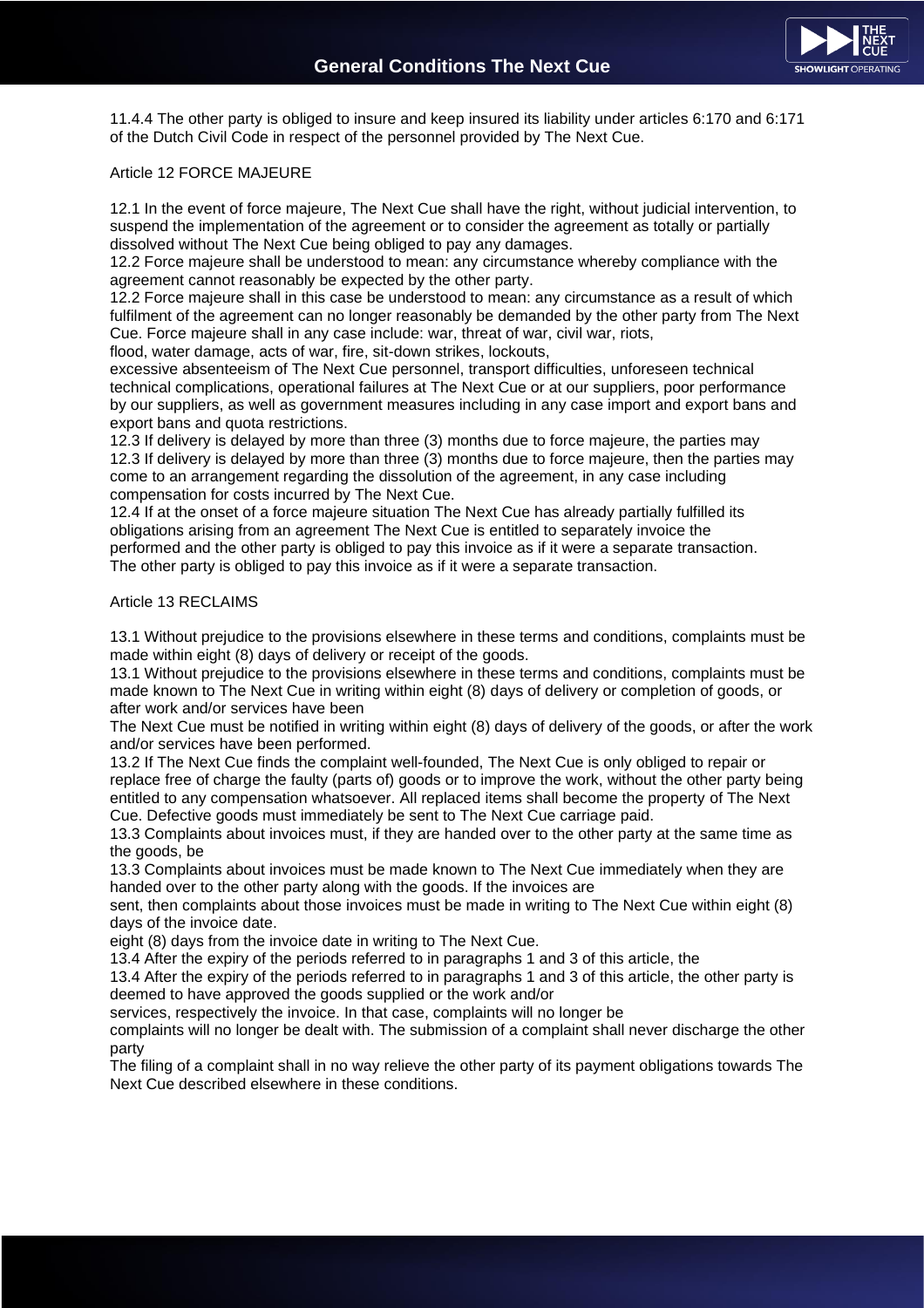

#### Article 14 GUARANTEE

14.1 Unless expressly agreed otherwise in writing, The Next Cue guarantees work performed and/or services rendered by The Next Cue, as well as new goods supplied by The Next Cue against material manufacturing defects for a period of twelve (12) months.

14.2 The Next Cue guarantees that all new goods supplied by The Next Cue, taking into account their nature, meet normal requirements of usability, reliability and durability and that assembly and installation work will be carried out according to the requirements of sound craftsmanship and in accordance with the applicable regulations. With respect to items not manufactured by or on behalf of The Next Cue, the extent of the guarantee shall be determined by the guarantee of the relevant supplier(s).

14.3 Repair outside the scope of this guarantee shall be charged by The Next Cue.

14.4 All guarantee obligations of The Next Cue lapse if the goods are used improperly or not in accordance with their intended purpose, if operating instructions are not observed, if unprofessional repairs are not carried out, or if the goods are used for purposes other than those for which they were purchased.

14.4 All guarantee obligations of The Next Cue lapse if the goods are not used in accordance with their purpose or inexpertly, the operating instructions have not been observed, improper repairs have been made, changes have been made or numbers or plombes

numbers or plombes are mutilated or removed.

14.5 If it appears that the other party has wrongly claimed under the guarantee, all research and 14.5 If it appears that the other party has wrongly claimed under the warranty, all investigation and additional costs shall be at his/her expense.

14.6 Full warranty provisions shall apply exclusively within the Netherlands.

Guarantee provisions relating to the replacement and/or repair of equipment or parts outside parts outside the Netherlands shall apply for the costs of replacement and/or repair

up to the amount that they would have amounted to in the event of performance in the Netherlands. 14.7 Contrary to the provisions above, the following provisions shall apply to 'second-hand' goods provisions:

a) Second-hand goods are goods that have served as a demonstration or showroom model or have been used (in any other way).

or have been used (otherwise).

b) With respect to occasion goods, only reasonable functioning is guaranteed at the time of delivery and no

the moment of delivery and no liability shall otherwise be accepted.

### Article 15 RETENTION OF OWNERSHIP

15.1 The Next Cue remains the owner of all goods delivered to the other party until the purchase price for all these goods has been paid in full. If The Next Cue performs work and/or services for the other party under (sales) agreements for which the other party must pay compensation, the retention of title applies until the other party has also paid in full claims relating to these work activities and/or services of The Next Cue. The retention of title also applies to claims which The Next Cue may acquire against the other party due to the failure of the other party to meet one or more of its obligations towards The Next Cue.

15.2 As long as the ownership has not been transferred to the other party, it may not pledge the goods or grant a third party any right to them.

15.2 As long as ownership has not been transferred to the other party, it may not pledge the goods or grant a third party any right thereto.

15.3 On delivered goods, the ownership of which has been transferred to the other party through payment and

15.3 On delivered goods, the ownership of which has passed to the other party through payment and which are still in the hands of the other party, the other party is obliged, on the first request of

15.3 On delivered goods which have become the property of the other party through payment and are still in its possession, the other party undertakes, at the first request of The Next Cue, to cooperate in establishing a

establish a right of pledge as referred to in Article 3:237 of the Dutch Civil Code as additional security for claims other than those referred to in Article 3:237 of the

other than those mentioned in art. 3:92 paragraph 2 BW, which The Next Cue may have against the other party for any reason whatsoever.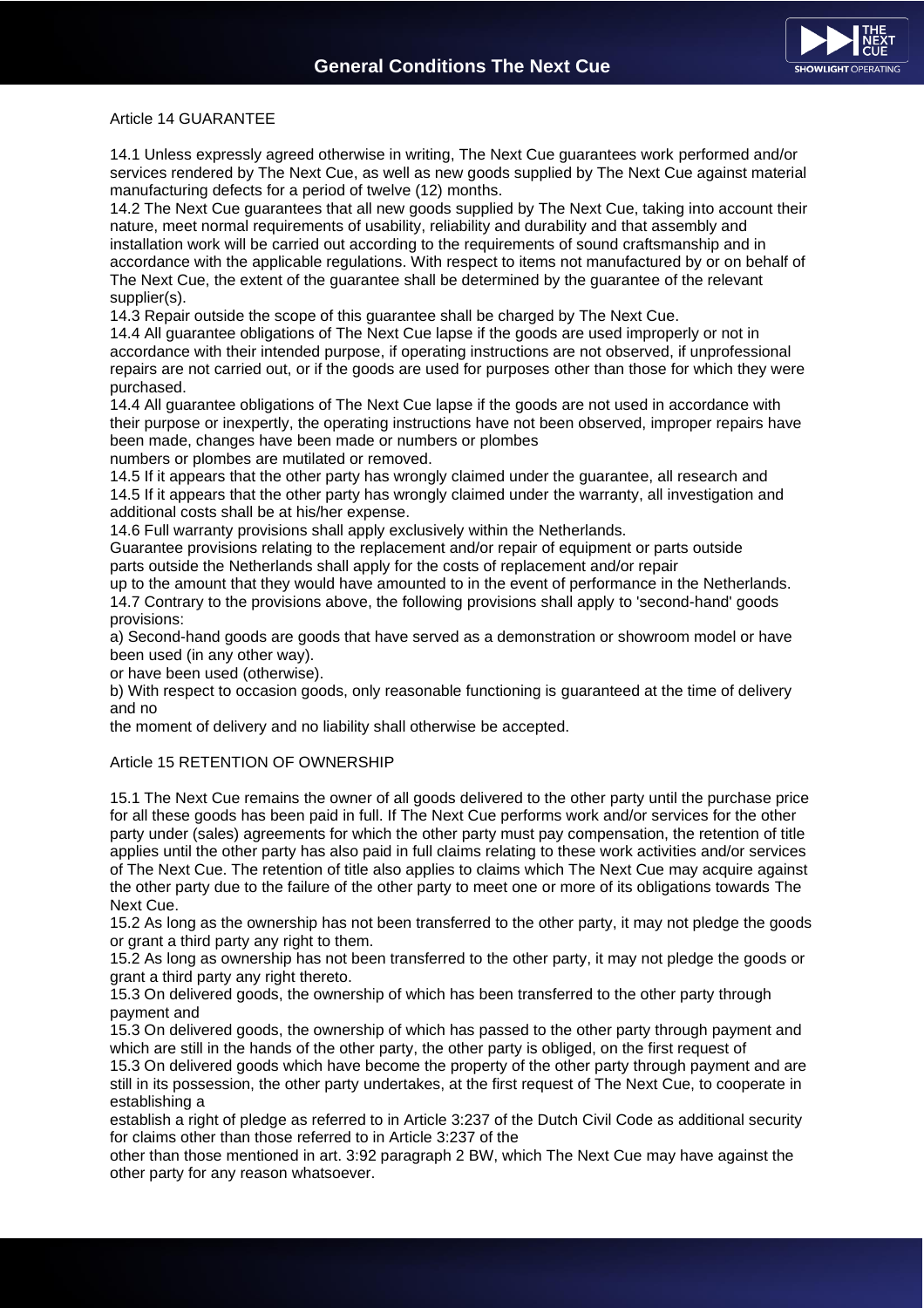

The Next Cue may have against the other party for whatever reason.

15.4 The other party is obliged to store the goods delivered under retention of title with the necessary 15.4 The other party is obliged to store the goods delivered under retention of title with the necessary care and as the recognisable property of The Next Cue.

15.5 The other party is obliged to protect the goods for the duration of the retention of title against 15.5 The other party is obliged to insure the goods for the duration of the retention of title against fire, explosion and water damage as well as theft and to provide The Next Cue with the relevant insurance policies.

15.5 The other party is obliged to insure the goods for the duration of the retention of title against fire, explosion and water damage and against theft and to make the insurance policies available for inspection by The Next Cue on demand. All claims by the other

All claims by the other party on the insurers of the goods under the said insurance policies shall be rejected,

As soon as The Next Cue so requests, the other party will pledge the goods to it in the manner indicated in

Article 3:239 of the Dutch Civil Code, as additional security for the claims of The Next Cue on the other party.

other party.

15.6 If the other party fails to meet its payment obligations to The Next Cue or

15.6 If the other party fails to meet its payment obligations towards The Next Cue, or The Next Cue has good reason to fear that it will fail to meet these obligations, The Next Cue shall be entitled to suspend the contract.

15.6 If the other party fails to meet its payment obligations towards The Next Cue, or if The Next Cue has good reason to fear that it will fail to meet those obligations, The Next Cue shall be entitled to repossess the goods delivered under retention of title.

15.7 After repossession, the other party shall be credited for the market value, up to a maximum of the original purchase price.

15.7 After repossession, the other party shall be credited for the market value, up to a maximum of the original purchase price, less costs incurred by The Next Cue through and for the repossession. The Next Cue has incurred through and for repossession.

# Article 16 PAYMENT

16.1 Unless expressly agreed otherwise in writing, payment must be made net cash on delivery, without any

16.1 Unless expressly agreed otherwise in writing, payment must be made net cash on delivery, without any discount or setoff. If The Next Cue has explicitly agreed in

agreed in writing with the other party on a payment other than cash, then payment must payment must be made net, without any discount or setoff, by means of

deposit or transfer to the bank account stated on the invoice, within the period stipulated by The Next Cue but no later than 30 days

The Next Cue shall pay within the stipulated period but no later than 30 days after the invoice date. The value date indicated by the bank

The value date indicated by the bank is decisive and shall be regarded as the payment date.

16.2 Every payment made by the other party shall serve primarily to settle the interest owed by it 16.2 Every payment made by the other party will primarily serve to settle the interest owed by him, as well as the collection costs incurred by The Next Cue, and will then be deducted from the oldest outstanding claim, even if the other party states that the payment

even if the other party states that the payment relates to a later invoice.

16.3 In cases where the other party:

- is declared bankrupt, cedes estate, submits a request for a

request for suspension of payment, or if all or part of its property is seized property is seized;

- dies or is placed under guardianship;

- does not comply with any obligation resting upon him by virtue of the law or these conditions does not comply with any obligation imposed on him by law or these conditions;

- fails to pay an invoice amount or a part thereof within the stipulated period; fails to pay the invoice amount or a part thereof within the stipulated period; is in default of payment; is in default of payment. pays an invoice amount or part thereof within the stipulated period;

- proceeds to discontinue or transfer his business or a significant part thereof, or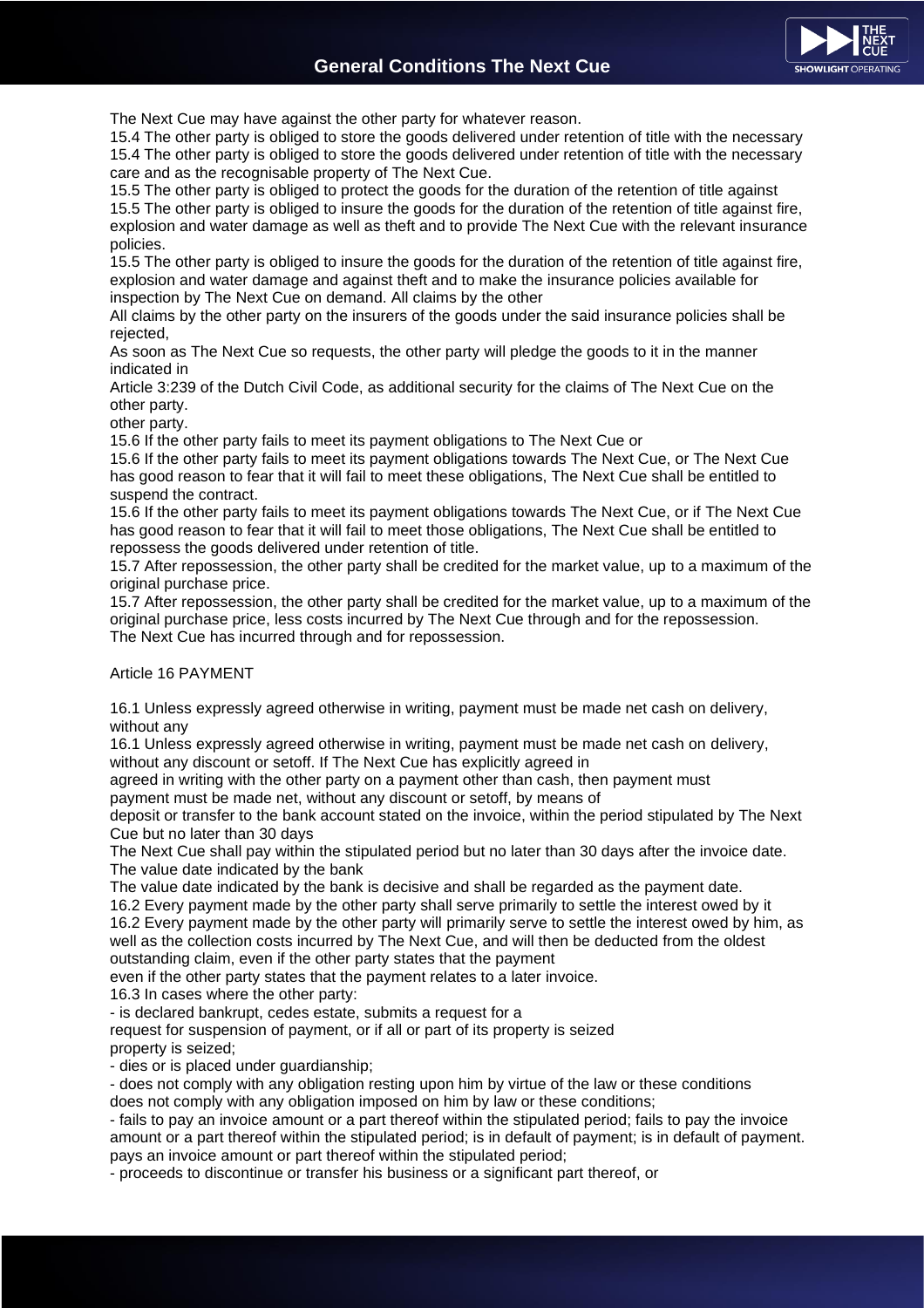

or to change the objectives of his company;

- By the mere occurrence of one of the said circumstances The Next Cue has the right

either to regard the agreement as dissolved without any judicial intervention

intervention shall be required, or to suspend the (further) execution of the agreement, or to The Next Cue will be entitled to suspend the (further) implementation of the agreement or to settle any amount owed by the other party for services and/or work and/or deliveries

services and/or work and/or deliveries performed by The Next Cue, immediately and without the need for any

demand in full and without any warning or notice of default being required, without prejudice to The Next Cue's right to

entitled to compensation for costs, damages and interest.

16.4 The Next Cue is at all times entitled to demand (additional) security from the other party for the 16.4 The Next Cue is always entitled to require the other party to provide (additional) security for the fulfilment of its obligations. Failure to comply with a written

16.4 Failure to comply with a written demand by The Next Cue shall entitle The Next Cue to demand immediate payment of the (remaining) debt or to dissolve the agreement.

claim immediately or to dissolve the agreement without judicial intervention and with

immediate effect, without prejudice to The Next Cue's right to claim compensation.

16.5 If the other party is both a debtor and creditor of The Next Cue, The Next Cue is entitled to set off its debt.

# Article 17 INTEREST AND COSTS

17.1 If payment has not been made within the stipulated period, the other party shall be

17.1 If payment is not made within the stipulated period, the other party shall be legally in default and from the invoice date shall owe interest of at least 1% per (part of a) month on the amount outstanding.

month over the outstanding amount, even if postponement of payment is agreed. payment is agreed.

17.2 All judicial and extrajudicial costs to be made are at the expense of the other party 17.2 All judicial and extrajudicial costs to be incurred shall be at the expense of the other party, also insofar as these costs exceed what would be due on the basis of the statutory

rules regarding legal costs. The extrajudicial costs

amount to at least 15% of the amount owed by the other party, including the aforementioned interest and

The extrajudicial costs will amount to at least 15% of the amount owed by the other party, including the aforementioned interest and costs, with a minimum of  $\epsilon$  250.

# Article 18 SERVICES/ADVICES

18.1 With regard to agreements to perform work and/or provide services, if

18.1 With regard to agreements to perform work and/or provide services, if drawn up, the project proposal/project description as agreed between the parties is

18.1 With regard to agreements for the provision of work and/or services, if prepared, the project proposal/project description as agreed between the parties shall determine the content and scope of the work and/or services to be performed by The Next Cue.

18.2 Advice is given by The Next Cue to the best of its knowledge. However, The Next Cue accepts no liability, subject to the provisions of article 10 of these terms and conditions, for (oral or written) advice given, including but not limited to advice about third parties to be brought in by the other party and/or materials/items to be purchased.

18.3 The Next Cue´s advice can never relieve the buyer or client of the duty to examine the goods to be delivered for their suitability for the intended purpose. The same

The same applies to data concerning the composition of goods and possibilities for application.

# Article 19 CONFIDENTIALITY

19.1 Without prejudice to the provisions of these terms and conditions, the parties are obliged, either during the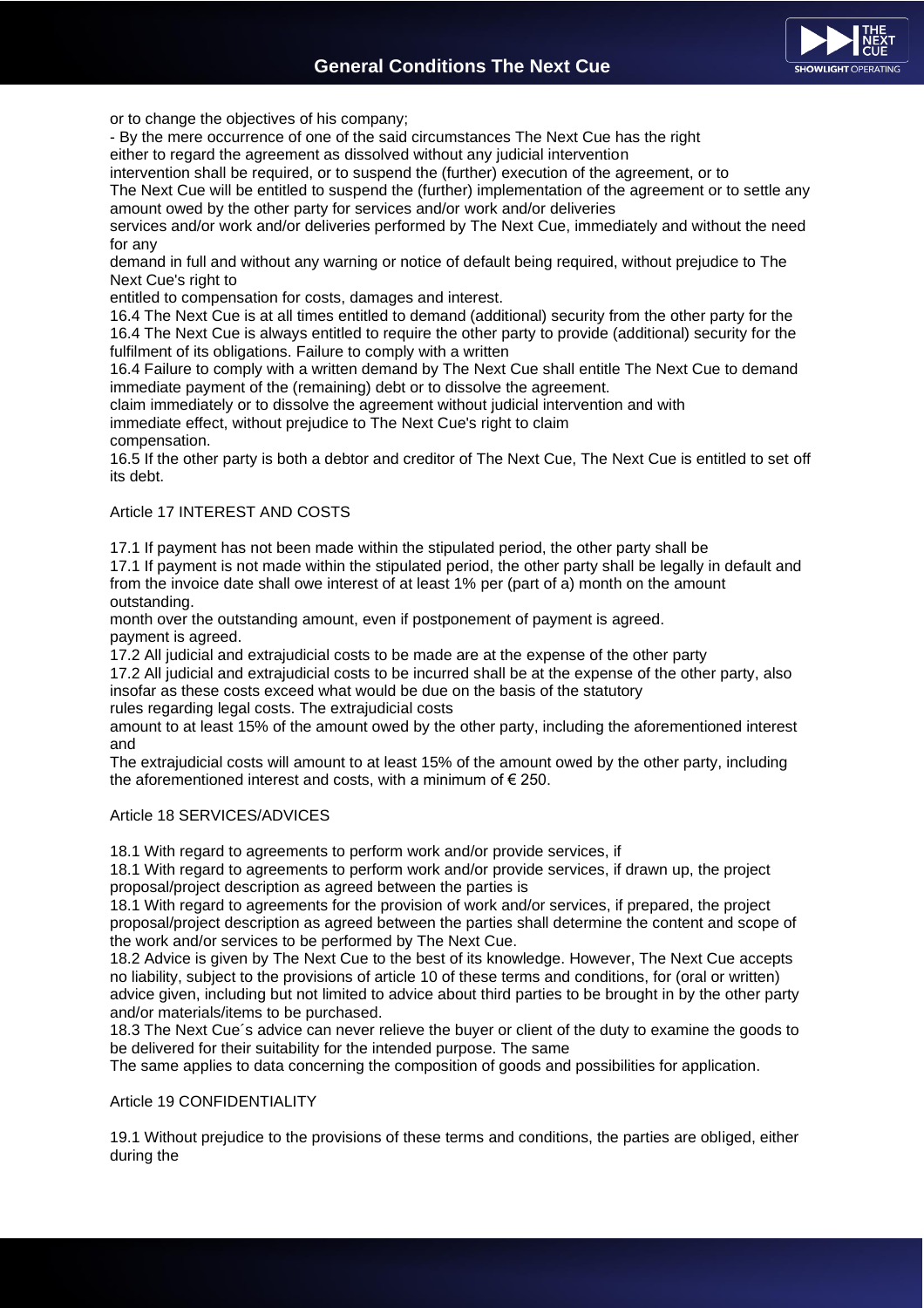

19.1 Without prejudice to the provisions of these terms and conditions, the parties are obliged, either during the term of an agreement or afterwards, to keep

which comes to their knowledge and not to make it known to third parties in any way whatsoever and/or to give it

third parties in any way and to only use it for the purpose for which it is made available. made available. Third parties are also understood to mean all persons working in the organisation of parties who do not necessarily have to be informed of the information. information.

19.2 Confidential information within the meaning of these terms and conditions shall mean all information provided in writing, orally or in any other way directly or indirectly, which is indicated as such and/or of which the other party knows or should reasonably understand that it understand that it is confidential all product, marketing, customer, and/or other company data designated as such and/or

company information that is designated as such and/or which the other party knows or should reasonably understand is confidential

reasonably should understand that it is confidential, irrespective of the way in which they have been provided all documentation, data, drawings, benchmark test(s)

specifications, object codes, source codes, production methods, technologies and/or other information information pertaining to software developed or to be developed by The Next Cue, or by third parties engaged by The Next Cue, and designated as such and/or for which the client knows or can reasonably be expected to know that the software has been developed or will be developed. The client knows or should reasonably understand that it is confidential, regardless of how it is provided.

any copy in any form of the foregoing.

19.3 The obligations of the other party shall not apply with respect to confidential information of which it can demonstrate that (1) it is generally known and/or accessible to the public or accessible to the public or (2) it was already known to it and was not subject to any obligation of secrecy before it was made

confidentiality obligation before it was provided by The Next Cue.

### Article 20 Penalty clause

20.1 In the event of a breach of one or more provisions of the agreement and/or these general terms and conditions, the other party shall be liable to pay The Next Cue an immediately payable penalty of  $€ 10,000$  per breach, to be increased by  $€ 500$  for each day or part thereof that the breach continues. 20.2 The Next Cue shall have the right to claim damages in addition to a penalty.

# Article 21 APPLICABLE LAW AND DISPUTES

21.1 All offers and agreements of The Next Cue, as well as the execution thereof by

The Next Cue, shall be governed exclusively by Dutch law.

21.2 All disputes shall be adjudicated in the first instance by the

21.2 All disputes shall in the first instance be settled by the competent court within the jurisdiction of The Next Cue.

21.3 The provisions of the previous paragraph of this article shall not affect The Next Cue´s right to submit a dispute to the competent court according to the normal competency rules.